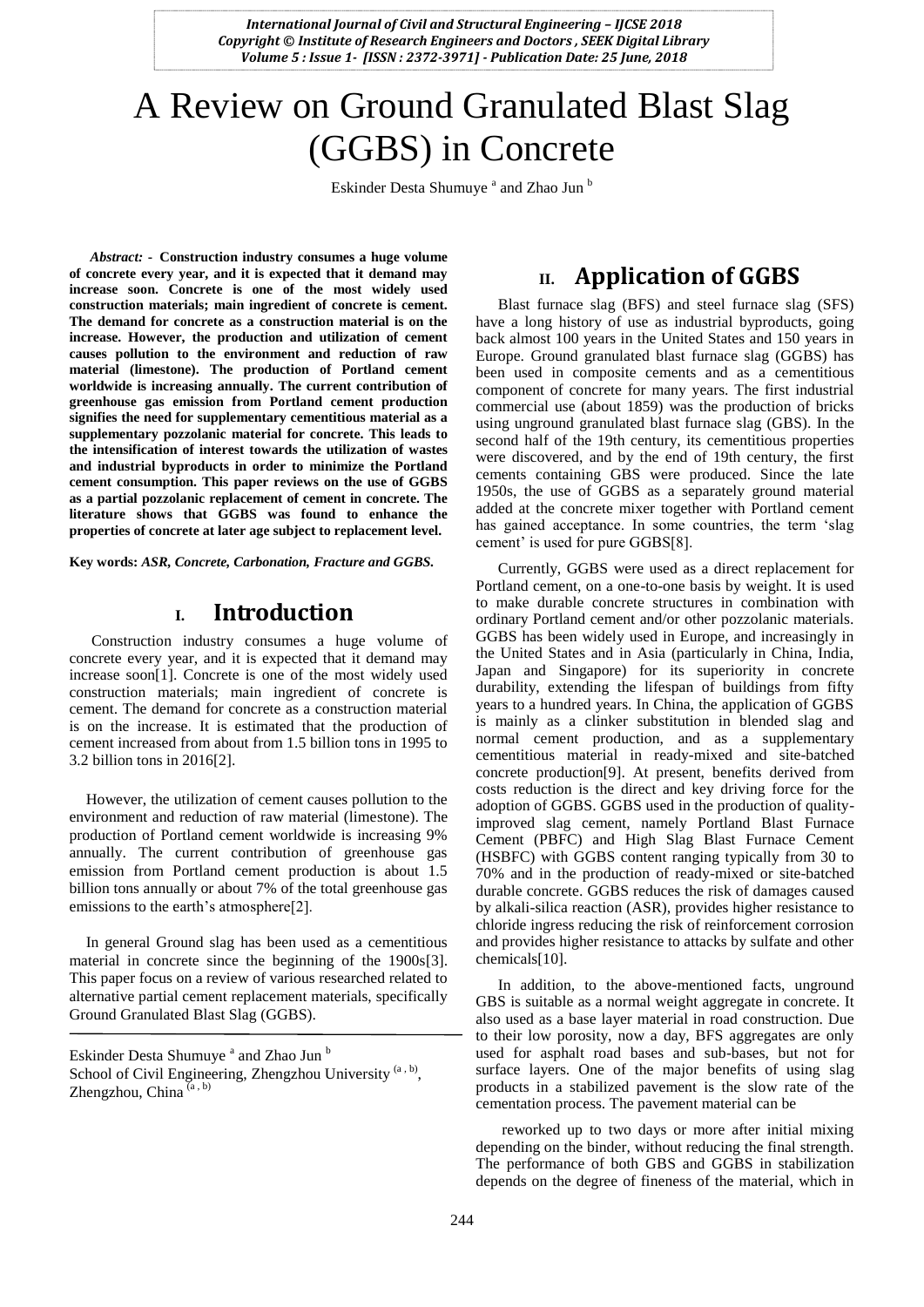turn is a matter of economics. The cost of producing a finer grade of both GBS and GGBS, coupled with the reduced amount of slag stabilizing binder needed to provide equivalent strength, must balance against haulage costs[8]. The table below summarize the Manufacturing processes and applications for iron and steel slags.

## **III. Effect of Ground Granulated Blast Slag in Concrete**

#### *A. Effects on Fresh Concrete*

This section provides a brief understanding of the effect of GGBS on freshly mixed concrete properties and its degree of influence. First it should be noted that effect of GGBS vary considerably depends on the degree of replacement on concrete mixtures.

## *1. Setting Time*

Usually, an increase in time of setting expected when GGBF slag is used as a partial replacement for Portland cement in concrete mixtures. The degree to which the time of setting is affected is dependent on the initial temperature of the concrete, the proportion of the blend used, the watercementitious materials ratio, and the characteristics of the Portland cement[11]. The setting time of concrete with GGBS is generally greater than that of similar concrete with Portland cement. In general setting time increased with the increase in GGBS content[6]. "Peter W.C. Leung" also stated that, GGBS concrete requires longer setting times than Portland cement concrete, probably due to the smooth and glassy particle forms of GGBS. The setting time also increases with increasing percentage of GGBS replacements. The setting times of GGBS concrete are sensitive to low ambient temperatures[5].

Similarly, "S. Arivalagan" stated that the effect would be more pronounced at high levels of GGBS and/or low temperatures. An extended setting time is advantageous in that the concrete will remain workable for longer periods, therefore resulting in less joints. This is particularly useful in warm weather[12].

Wainwright and Ait-Aider (1995) investigated the effect of GGBS additions on the setting times and consistency of cements. Cement from three different sources and GGBS from one source were used. Cements were partially replaced with 40 and 70% of GGBS. They concluded that: (i) consistency and setting times results were almost similar for all sample sources of cements; (ii) inclusion of GGBS affected the consistency of cements, and it was reduced with the increase in GGBS content; and (iii) Setting time of cements was increased with the increase in GGBS content[6].

#### *2. Workability*

Fulton (1974) investigated workability in detail and suggested that a cementitious matrix containing slag cements exhibited greater workability due to the increased paste content and increased cohesiveness of the paste[7]. Wood (1981) reported that the workability and place ability of concrete containing GGBF slag yielded improved characteristics when compared with concrete not containing GGBF slag. He further stated that this result was due to the

surface characteristics of the GGBF slag, which created smooth slip planes in the paste<sup>[11]</sup>. S. Arivalagan, investigated the workability factors of fresh concrete, by partially replacing cement with 20% , 30% and 40% GGBS at different ages and he found that the degree of workability of concrete was normal, 26 cm, 27 cm and 28 cm respectively and it increased with the addition of GGBS[12].

"Quaid JoharBhattiwala" studied the relationship between workability and compressive strength of a concrete mortar. From his experimental result he conclude that when the workability of concrete increases the compressive strength of concrete decreases, but in case of 40% replacement of GGBS concrete it gets increases[13].

"Bahador Sabet Divsholi et. al." reported that increased slump and fluidity was measured with the increase in GGBS replacement percentage. For water–cementitious material ratio ( $w/c$ ) = 0.5 and aggregate/cementitious material ratio  $(a/c) = 3.0$ , the slump was increased by 20%, 35% and 55 % for 10%, 30% and 50 % GGBS replacement, respectively[14].

"Sun-Woo Kim et. al." Investigate experimentally in his study the effect of GGBS on the workability of a concrete. The results compared to the control concrete, Ordinary Portland Cement concrete without GGBS. The result for the development of compressive result shows that concrete having GGBS resulted slower compressive development at early age. However, the strength development after 91 days shows a greater strength enhancement compared to the control mix[15].

"Asha Philips et. al." recommended the application of GGBS cement for structural purpose after conducting study on the mechanical property of geopolymer concrete using GGBS.

## *B. Effect on Hardened Concrete*

This section provides a brief understanding of the effect of GGBS on hardenedd concrete properties and its degree of influence.

## *1. Compressive Strength*

"S. Arivalagan" investigated the strength and strength efficiency factors of hardened concrete, by partially replacing cement with 20%, 30% and 40% GGBS at different ages. The specimens when tested at 7 and 28 days, showed in the table below increase in compressive strength for 20% replacement of cement. Split tensile strength and flexural strength of concrete also increased at 20% cement replacement[12].

Vinayak Awasare" studied, the strength characteristics of M20 grade concrete with a replacement of cement by GGBS with 30%, 40% and 50% and compare with the conventional concrete. At present artificial sand is used to replace natural sand, so study area extends to find the best percentage of replacement by using both crush and natural sand. The plain cement concrete prepared by OPC cement and crushed sand of M20 grade. The maximum compressive strength achieved is 29.78 Mpa at 30% of GGBS replacement and those achieved for 20%, 40%, and 50% of concrete is 27.11Mpa, 26.37Mpa & 22.22Mpa respectively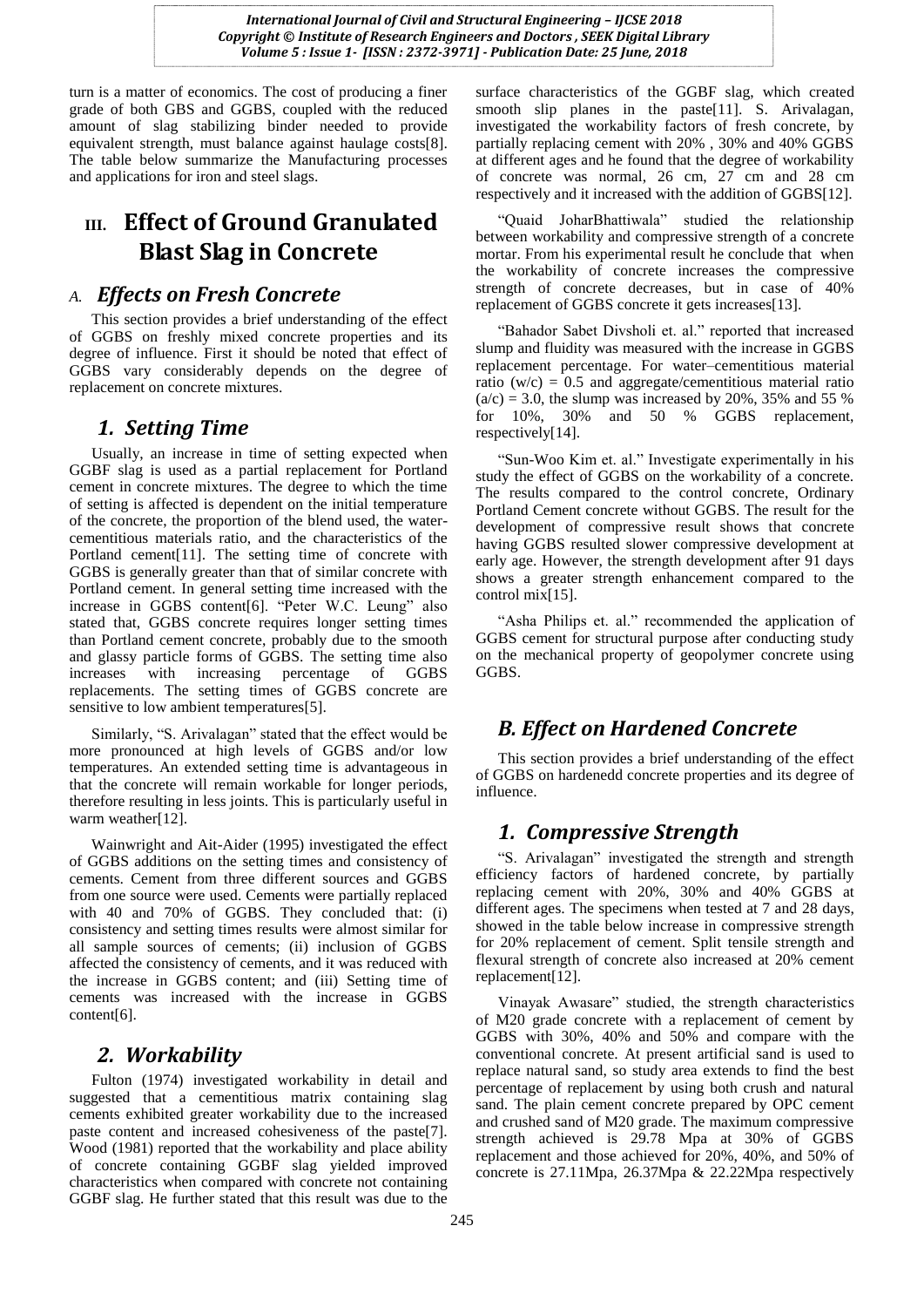as compare to 25.61Mpa of strength of plain cement concrete for 28 days[16].

"B.Mangamma et.al." investigate the partial replacement of GGBS in a concrete production. He studied the compressive strength of a concrete by replacing GGBS in 10%, 20%, 30%, 40% and 50% of the binding material for M20 and M30. B.Mangamma, conclude that the partial replacement of GGBS increase the strengths at 10%,20%,30% as well as decrease the strength at 40%,50%[17].

"Santosh Kumar Karri et. al." also selected 30%, 40% and 50% as cement replacement levels and cured the specimens of M20 and M40 grade of concrete for 28 and 90 days. He found out that the workability of concrete increases with the increase in GGBS replacement level. He observed that the maximum compressive strength, split tensile strength and flexural strength is achieved at 40% cement replacement for both M20 and M40 grade concrete, beyond which the strength decreases slightly.

According to "Maitri Mapa et.al." By increasing the curing days, the effect on strength reduction due to GGBS incorporation is decreasing. This may be due to the initial slow pozzolanic reaction for the GGBS replacement, which mainly depends on the availability of calcium hydroxide and silica. This reaction rate might have accelerated at the later ages and thus the strength gain process takes longer time for the GGBS mixed mortars. However, effect of replacement of GGBS in compressive strength test is not so distinct in CEM20GS mortar specimens for all days and for CEM40GS mortar specimens at 28 and 90-day of curing[18].

However, the negative effect of GGBS replacement on mechanical strength has been observed very noticeably for 60 % and 80 % replacement, for all days' compressive strength of cement mortar decreases severely at early ages with the increased replacement levels of GGBS in cement. In comparison with control, cement cubes, the strength decreases by 9.58% at 1st day, 15.87% at 3rd day, 20.75% at 7th day, 9.11% at 28th day and only 4.08% at 90th day for CEM20GS. Mortar cubes of CEM40GS shows that the strength decreases by 14.25% at 1st day, 31.16% at 3rd day, 30.45% at 7th day, 12.75% at 28th day and 6.62% at 90th day with respect to control cement mortar cubes. In case of CEM60GS mortar cubes, the strength decreases by 61.70%, 64.96%, 64.03%, 43.59% and 28.11% at 1st, 3rd, 7th, 28th and 90th day respectively of curing in comparison to control cement mortar cubes[18]. As the modulus of elasticity of concrete is related to its compressive strength, in general, the effect of GGBS increases slightly the elastic modulus of concrete for a given compressive strength when compared with the PC concrete.

#### *2. Fracture*

Fracture can be defined as the process of separation (or fragmentation) of a solid into two or more parts under the action of a stress. Cracks are present in all plain and reinforced concrete structures. Cracks often act as stress concentrators in many cases and they are the main reason for catastrophic crack propagation and structural failure under increasing load.

The characteristic length is often considered as material property, and it gives a measure of the brittleness of the material. Cement paste has a characteristic length in the range 5-15 mm, mortar in the range 100-200 mm, and concrete 200-400 mm. Compared to normal-strength concrete, high strength concretes and lightweight aggregate concrete have lower characteristic lengths. When the  $(a/d)$  ratio increases characteristic length decreases. It shows that the degree of brittleness is increases when the (a/d) ratio increases. It shows that when the crack starts propagates into the structure the degree of brittleness of the concrete starts increasing. From the experimental values of characteristic length from the test results of total of 27prisms, 6cubes, 18 cylinders with M30 grade geopolymer concrete and conventional concrete (OPC) of same grade. It is observed that for GPC oven cured specimens the difference in characteristic length from 0.1 to 0.15 and 0.1 to 0.2 are higher than the difference in characteristic length from 0.1 to 0.15 and 0.1 to 0.2 for other concrete. Since the characteristic length is inversely proportional to degree of brittleness, the OPC and GPC ambient cured specimens show more brittleness while crack propagation. Thus, it can be concluded that a crack present in structure pushes the structure to fail in brittle manner when the crack length approaches a particular value.

It is clear that the Characteristic length decreased with the notch depth ratio. A higher the Characteristic length indicates a ductile failure in a structure allowing more dissipation of energy. A smaller Characteristic length indicates a brittle failure. Thus with increase in the notch depth ratio (or) increase in crack length reduces the characteristic length, there by pushing a structure into a brittle state. According to the experimental result, GGBS oven cured concrete shows better structural performance in terms of fracture parameters like fracture toughness, characteristic length and critical stress intensity factor compared to geopolymer concrete cured at ambient conditions[19].

#### *3. Drying Shrinkage*

The creep of concrete is the deformation of hardened concrete caused by a long-lasting constant load applied on it. Creep, or plastic flow, is the increase in strain with time due to a sustained load. Initial deformation due to the load is an instantaneous strain, while the additional strain due to the same sustained load is the creep stain[20]. Drying shrinkage of concrete is the shrinkage caused by evaporation of internal water in hardened concrete. Creep and drying shrinkage are very important time-dependent properties of high-performance concrete (HPC).

This shrinkage causes an increase in tensile stress, which may lead to cracking, internal warping and external deflection. It influenced by a variety of factors, including environmental conditions (temperature, relative humidity and air circulation), size of the member (surface area to volume ratio), concrete material composition and structure, volume and elastic modulus of aggregate and water/binder ratio. The Impact of GGBS in drying shrinkage when the ambient temperature rise, GGBS has a little impact on drying shrinkage of concrete[21]. Most of the results available on drying shrinkage seem to indicate that the replacement of cement by GGBS has little or no influence on this property of concrete. A direct comparison of results from different investigators is sometimes difficult because of the differing conditions under which the tests were carried out. Further studies recommended on the impact of GGBS on drying shrinkage.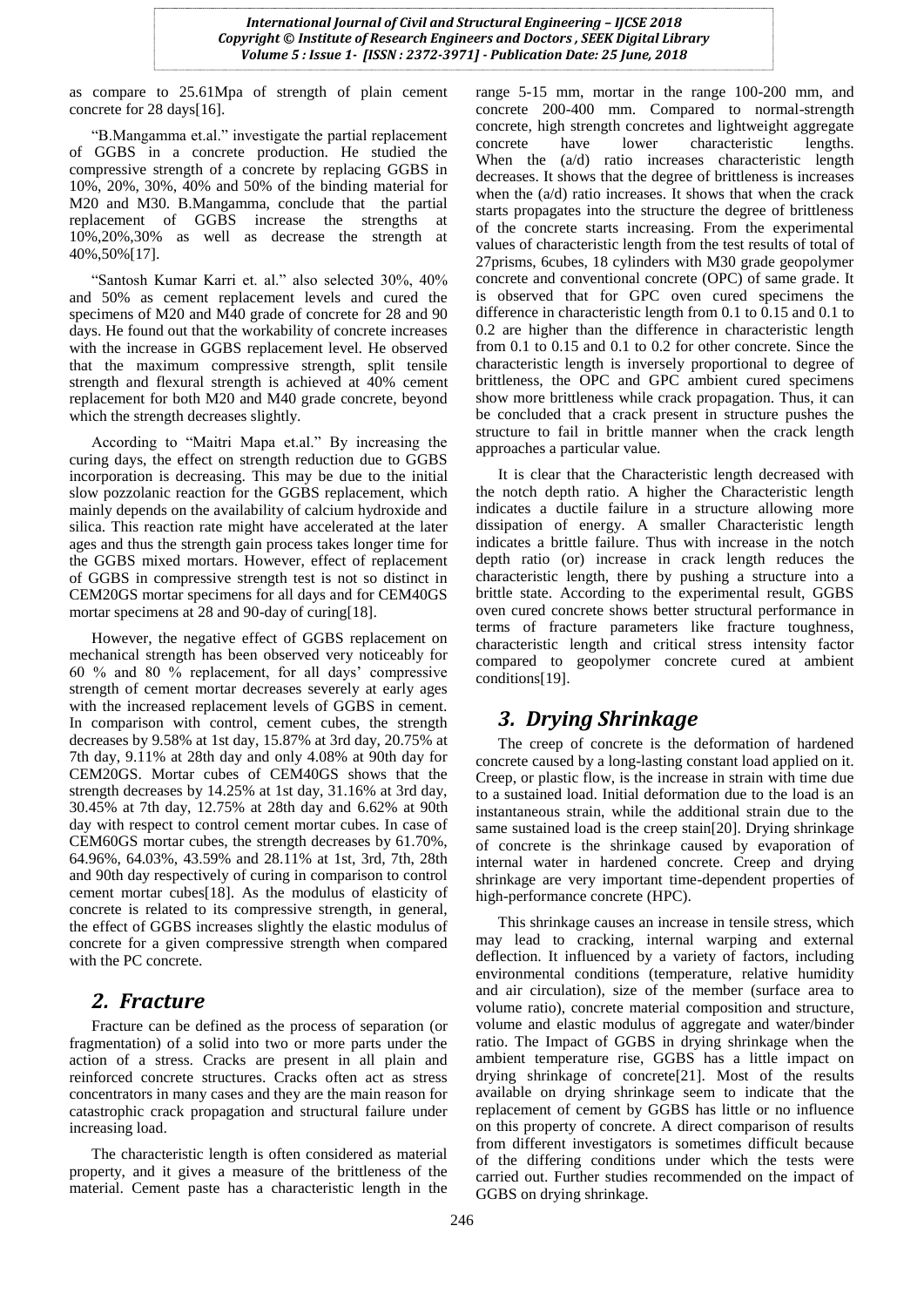#### *4. Permeability and Chemical Stability*

The presence of GGBS in concrete results in denser microstructure of the concrete matrix, which enhances the durability properties[12]. "Dongqing Zhang et.al." investigates the chloride permeability of concrete with slag or  $(20 \text{ wt. } %, 30 \text{ wt. } %)$ , and  $40 \text{ wt. } %$  of binder) and binary slag and fly ash (the ratio of slag and fly ash 5:5, 4:6 and 6:4). The results show that the chloride ion permeability of concrete incorporating fly ash is lower than the control concrete (without mineral admixtures). Especially, when the content of fly ash is 20%, the chloride permeability is very low. In general, fly ash admixed into concrete replacing a part of cement has two important roles: (1) potential pozzolanic reaction with calcium hydroxide; 2) microaggregate filling in the pores. In addition, test results of the chloride ion permeability of concrete using slag indicated that the chloride ion permeability decreases dramatically with the increment of the content of slag[22].

#### *5. Carbonation*

In addition to shrinkage upon drying, concrete undergoes carbonation shrinkage. Many experimental data include both types of shrinkage but their mechanism is different.

Carbonation of concrete is a process by which carbon dioxide from the air penetrates the concrete and reacts with the hydroxides, such as calcium hydroxide, to form carbonates. In the reaction with calcium hydroxide, calcium carbonate formed. Carbonation lowers the alkalinity of concrete. High alkalinity is needed to protect embedded steel from corrosion; consequently, concrete should be resistant to carbonation to help prevent steel corrosion[3].

Concrete carbonation is one of the most important phenomena affecting the durability of concrete. Concrete carbonation has been studied extensively over the last few decades. However, due to the time consuming process of carbonation, many researchers have used accelerated carbonation test to shorten the experimental time. Considering the complex process of carbonation and the number of parameters involved, there are always some uncertainties in the accelerated carbonation test results. Most importantly, the moisture content and moisture profile of the concrete before the carbonation test can significantly affect the test results[14].

"Bahador Sabet Divsholi et. al." Investigate the effect of carbonation on GGBS blended cement through by performing test for more than 200 samples with various water- cementitious materials ratio (0.4, 0.5 and 0.6) and various replacement percentages of GGBS. His carbonation test was carried out in the span of four years to study the natural carbonation rate of GGBS- blended concrete. He used Phenolphthalein indicator to freshly cut concrete surface and measure the carbonation depth. As we can see in the figure below the rate of carbonation for the samples with 30 and 50 % GGBS replacement increased, however longer period of water curing for GGBS blended cement concrete reduced the carbonation rate and reduce the concern of increased carbonation rate. According to Bahador Sabet Divsholi et. al. The only drawback reported for the GGBS blended cement concrete is the increased rate of carbonation due to consumption of calcium hydroxide[14].



*Figure 1:Effect of w/c ratio (a/c = 4 and 4 days curing)[14]*

#### *6. Sulfate Resistance of Concrete*

Solution of sulfate can attack the hardened cement paste in the concrete causing deterioration. The precise chemical reaction will depend on the nature of the sulfate present and the type of cement. In some clay soils, the ground water is a solution of magnesium and calcium sulfates. These salts react with the Ca (OH)  $_2$  and the calcium aluminate hydrate in the concrete to produce gypsum and calcium sulphoaluminate. These products have considerably greater volume than the compounds they replace, leading to expansion and disruption of the concrete. The rate and extent of sulfate attack depends upon the ease with which sulfate ions are able to penetrate the concrete and upon the chemical resistance of the cement paste[23].

Where GGBF slag are used in sufficient quantities, several changes occur which improve resistance to sulfate attack. Those changes include: (1) The  $C_3A$  content of the mixture is proportionally reduced depending on the percentage of GGBF slag used. (2) Through the reduction of soluble calcium hydroxide in the formation of calcium silicate hydrates, the environment for the formation of calcium sulfo-aluminate is reduced. (3) Investigations indicate that resistance to sulfate attack is greatly dependent in the permeability of the concrete or cement paste. Again, the formation of calcium silicate hydrates in pore spaces, normally occupied by alkalies and calcium hydroxide, reduces the permeability of the paste and prevents the intrusion of the aggressive sulfates.[11].

#### *7. Alkali aggregate Reaction*

Alkali Silica Reaction (ASR) is a chemical reaction between alkalis in Portland cement and certain types of silica in aggregates. It results in the formation of expansive gels, which lead to cracking of the concrete. The cycle continues until the concrete is no longer serviceable. The presence of ASR will initially produce an expansion of the concrete that can be measured.

GGBS could be very effective in controlling ASR because: (i) GGBS reduces the alkalinity of the concrete, and thus the alkali-silica ratio; (ii) GGBS reduces mobility of alkalis in the concrete; and (iii) GGBS reduces free lime in the concrete which is regarded as an important factor for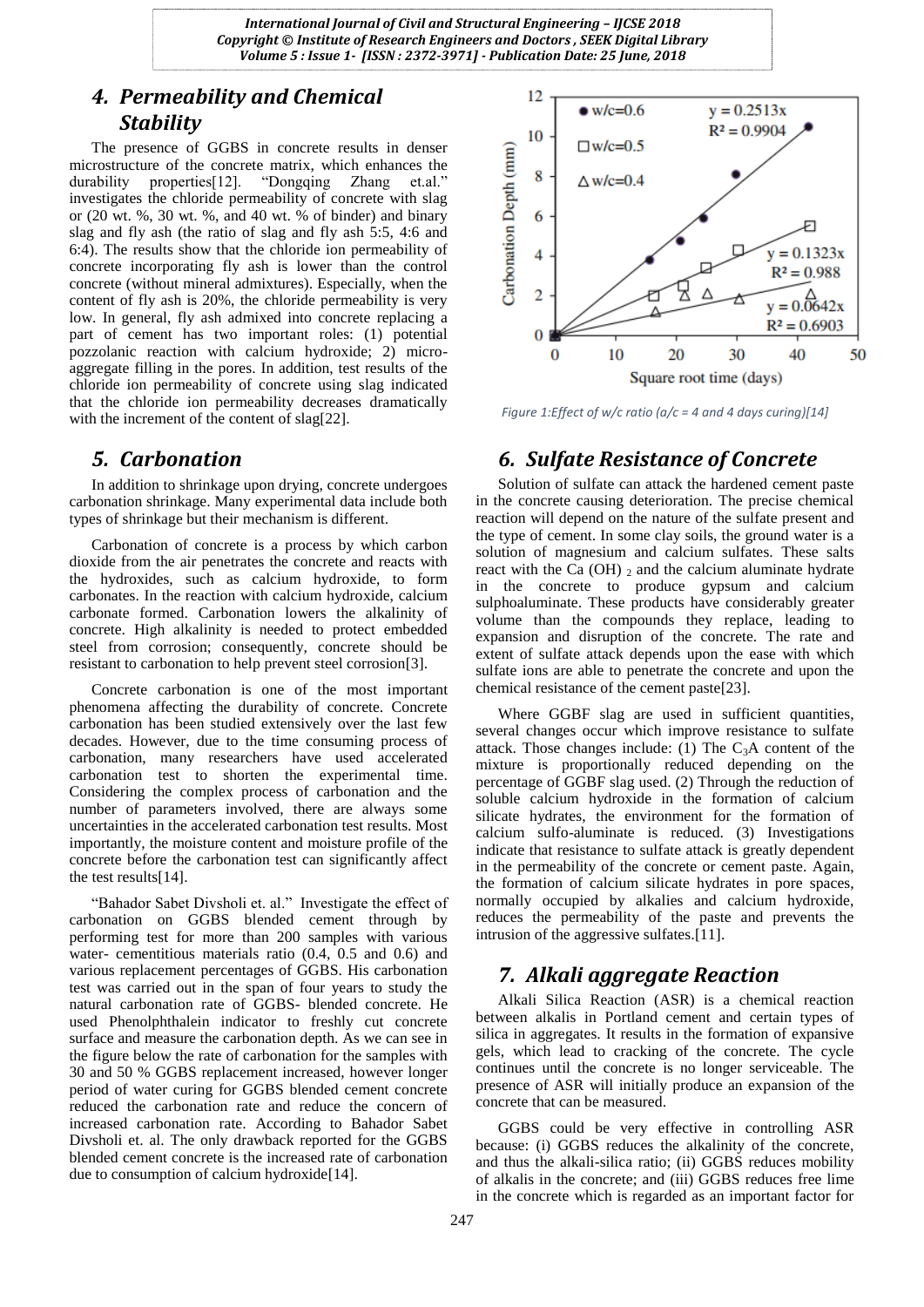alkali silica reaction[6]. On the other hand, supplementary, cementing materials that reduce alkali-silica reactions will not reduce alkali-carbonate reactions, a type of reaction involving cement alkalies and certain dolomitic limestone's[3].

"Ke-Liang LI et. al." studied the effect of mineral admixture to restrain ASR by doing experimental works on three kinds of mineral admixtures namely; fly ash, silica fume, and GGBS used with alkali contents of 0.53 %, 1.37 %, and 0.56 % respectively together with OPC. Crushed quartz glass with an amorphous silica content of more than 90 % was used as the reactive fine aggregate. Analyses have done on concentrations of hydroxyl, potassium and sodium ion in the pore solution. The water contents must be considered because they are different in different samples. Samples were calculated by mass loss through drying the samples at 105 ℃ for 24 hours[24].The concentration of hydroxyl ions is critical in determining the degree of attack on the silica in aggregate. The available sodium and potassium in the pore solution determine the composition of the resulting gel and its capability to absorb water and cause expansion.

Mineral admixtures reduce concentrations of hydroxyl, potassium and sodium ion and expansions of mortar-bars due to ASR, so that they reduce damage from ASR. The results show that mineral admixtures used successfully to control the expansion due to ASR. The combined addition of different mineral admixtures is more effective than the addition of a single type of mineral admixture to control the expansion due to ASR. He conclude that, Mineral admixtures have effective restrain on ASR when they partially replace cement. When three kinds of mineral admixtures are used together, a compound effect to restrain ASR is obtained[24].

#### **8. Chloride Penetration**

The main cause of premature deterioration of reinforced concrete structures is the corrosion of steel bars, induced by chloride ions (for example in marine environment) and/or by carbonation (atmospheric  $CO<sub>2</sub>$ ).

"Mickael Saillio et. al." investigate about the chloride ingress for concrete and cement pastes partially carbonated or/and in presence of sulphide in chloride contact solution. The mixtures contain OPC alone or with supplementary cementitious materials (SCM). SCMs are here pozzolanic materials (Fly Ash or Metakaolin) or alkali-activated materials such as ground granulated blast furnace slag (GGBS). The materials partially carbonated (2 months in chamber at 1.5 % of  $CO<sub>2</sub>$ ) or not, samples are put in contact with chloride solutions in presence of sulphide. Finally, he conclude that chloride ingress is accelerated by carbonation or/and the presence of sulphate in contact solution. This increase is explained by a change in the microstructure and the pore solution but also by a lower chloride binding. With regard to chloride ingress, there are differences between the various cementitious matrices. Cementitious matrixes with high metakaolin or slag content are more resistant to the effect of the presence of sulphate in the contact solution. Concrete having GGBS (62%) seems to be the most resistant to the effect of carbonation and the presence of sulphate in contact solution on chloride ingress. However, he also mentioned about factor that affect the chloride ingress in a concrete, that the experimental conditions and

pre-treatment (curing time, drying and relative humidity) also have an influence on the results of chloride ingress[25].

"H.H Seleem et.al." Studied that the performance of blended cement concrete against seawater attack. Concretes, tested for strength deterioration ratio (SDR) after 3, 6 and 12 month of exposure to synthetic seawater, permeability also measured after 6 and 12 months of exposure. The strength deterioration ratio (SDR) increases with age for all mixtures except for the mixture containing GGBS as the reduction in strength decreased from about 5.3% at 3 months to about 3.0% at 12 months, which appreciate GGBS as the most efficient in retaining strength in marine environment. In addition, according to his experimental result all kinds of pozzolanic materials are efficient in reducing the permeability of concrete far below the control one[26].

#### **IV. Conclusions**

Based on the studies of diverse researchers on partial replacement of cement with GGBFS, some relevant conclusions are drawn which are as follows:-

- All kinds of pozzolanic materials are efficient in reducing the permeability of concrete far below the control one.
- Workability of concrete increases with the increase in GGBFS replacement level.
- As the GGBS content increases, the water/binder ratio also decreases for the same workability and thus, the GGBS has positive effects on the workability.
- In most of the cases, compressive strength decreases with the increase in percentage of GGBS at early age but it increases with increase in percentage of GGBS at later ages.
- Split tensile strength and flexural strength also decreases with the increase in percentage of GGBS at early age but it increases with increase in percentage of GGBS at later ages.
- The increase in strength is up to a certain limit of replacement, and after that, it starts decreasing and finally in later age the strength increases this is due to the slow speed of reaction between GGBS and Ca  $(OH)$ <sub>2</sub>.
- Heat of hydration is slower in case of GGBS cement, which lowers the risk of shrinkage cracking, and make this cement more favorable in high temperature construction areas.
- Chloride and sulfate resistance of concrete increased as the percentage of GGBFS increased.
- GGBS fails the initial absorption confirming that the surfaces of their concrete mixes were practically impermeable.
- The replacement of cement by GGBS helps to reduce the cement content of concrete, thereby reducing the cost of construction because the price of GGBFS is about 25 - 50% less than that of OPC.
- Reuse of the slag helps to protect the environment from pollution (reduced  $CO<sub>2</sub>$  emission)